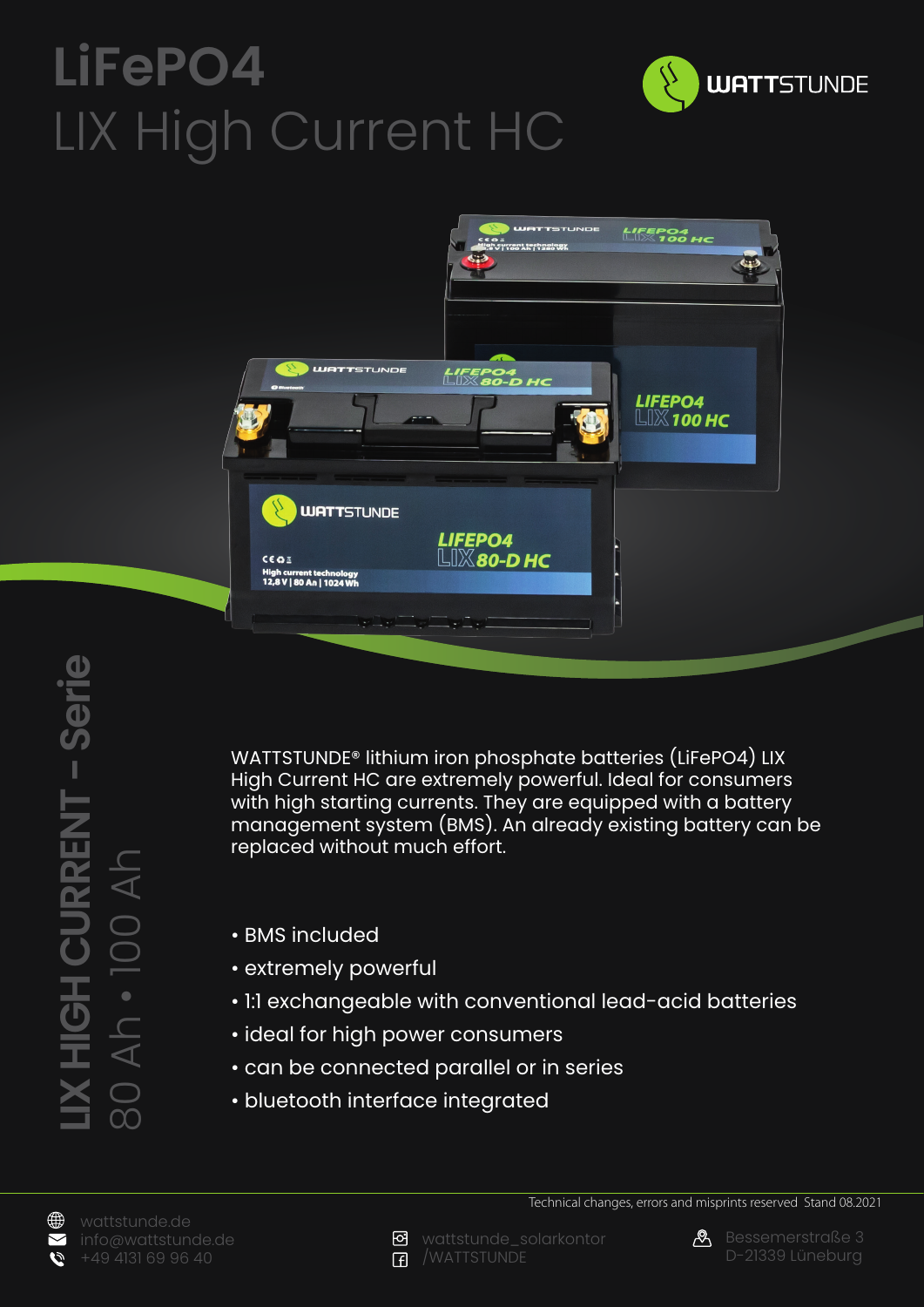## **DATA SHEET**



| <b>Typ</b>                                          | <b>LIX 80-D HC</b>                                       | <b>LIX 100 HC</b> |
|-----------------------------------------------------|----------------------------------------------------------|-------------------|
|                                                     |                                                          |                   |
| Article                                             | 502-50080                                                | 502-50101         |
| Nominal Capacity                                    | 80 Ah / 1024 Wh                                          | 100 Ah / 1280 Wh  |
| Nominal Voltage                                     | $12,8$ V                                                 |                   |
| Recommended Charge Voltage                          | $14,5 \pm 0.5$ V                                         |                   |
| Recommended Charge Current                          | $40\overline{A}$                                         | 80 A              |
| Maximum Charge Current                              | 120 A                                                    | 120 A             |
| Maximum Continous Discharge Current (5 min, 25 °C)  | 250 A                                                    | 250 A             |
| Maximum Continous Discharge Current (30 min, 25 °C) | 100 A                                                    | 100 A             |
| Maximum Inverter power (5 min)                      | 3000W                                                    | 3000 W            |
| Self Discharge                                      | $\leq$ 1,5 % / month                                     |                   |
| Resistance                                          | $\leq 30 \text{ m}\Omega$                                |                   |
| <b>Batterie Management</b>                          | System integrated                                        |                   |
| Monitoring                                          | Bluetooth 4.0 with Smartphone App                        |                   |
| <b>Enclosure Protection</b>                         | <b>IP65</b>                                              |                   |
| Terminal                                            | M <sub>8</sub>                                           |                   |
| Temperature (Discharge)                             | $-20$ °C bis + 60 °C                                     |                   |
| Temperature (Charge)                                | 0 °C bis + 45 °C                                         |                   |
| Application / interconnection                       | Parallel / series connection possible (max. 4 batteries) |                   |

## **Dimensions**

| Weight                             | $11,6$ kg          | 12 kg                          |
|------------------------------------|--------------------|--------------------------------|
| Dimensions $(L \times W \times H)$ | 355 x 176 x 190 mm | $330 \times 173 \times 214$ mm |

## **Basic Data**

| Cycle Life            | ≥ 3000 bei 90 % DoD                        |
|-----------------------|--------------------------------------------|
| <b>Certifications</b> | CE (Battery), UL 1642 und IEC62133 (Cells) |
| Product guarantee     | 2 Years                                    |

wattstunde.de info@wattstunde.de +49 4131 69 96 40



o wattstunde\_solarkontor /WATTSTUNDE



Technical changes, errors and misprints reserved Stand 08.2021

**&** Bessemerstraße 3 D-21339 Lüneburg